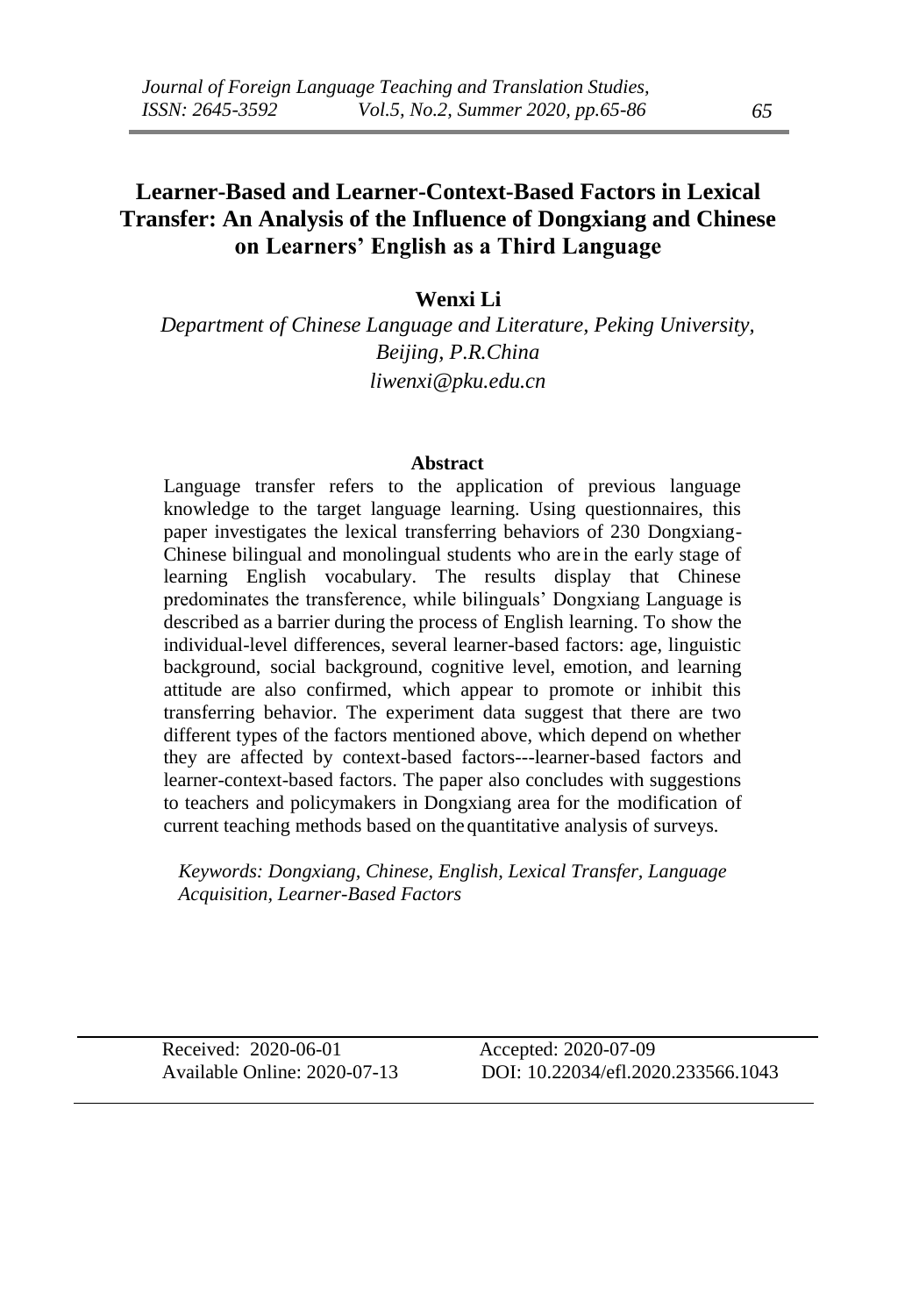### **Introduction**

The globalized world has led to multilingual societies where learning a foreign language is becoming a very common practice. In this process, the influence of a person's knowledge of the native language on the acquisition of another language, termed 'language transfer,' has received scant attention in the research literature. The effect of language transfer on proficiency and school achievements is firstly studied and well characterized---Numerous experiments have proved that on the one hand, non-native speakers' mapping between their mother tongue and the target language may be helpful; On the other hand, the role of the first language (L1) in a second language (L2) context is negative when assumed similarities conflict with an objective difference [\(Jarvis,](#page-18-0) [2010\)](#page-18-0). As the last two decades have seen a growing trend towards multilingualism, there is also need to consider the ways of multilinguals' acquisition of subsequent languages beyond L2, where transferring is more complicated. Many articles focus on the advantages and disadvantages that bilinguals have over monolinguals when acquiring an additional language and it has been proved that bilinguals are more experienced language learners than monolinguals.

However, there is a relative paucity of well-controlled studies thatseek to identify factors influencing language transfer in the process of language acquisition beside the number of the acquired languages. The relative importance of them is much more puzzling and controversial. Also, the experimental subjects are always college students or adults who have learned the target language for a long time. In light of these, the case of Dongxiang bilingual students is analyzed, of which the age range is 9-18. The purpose of this paper is to investigate their cross-linguistic transfer and the influences of various factors, aiming to provide suggestions for dual language education.

Specifically, the following issues will be discussed:

- What are the roles of Chinese (L2)  $&$  Dongxiang (L1) as sources of language transfer in English (L3)?
- To what extent cognitive factor affect transfer?
- To what extent emotional factor affect transfer?

To address the questions above, this investigation uses interview data from 60 L3 learners of English in primary and middle schools in Dongxiang Autonomous District, compared to a control group of monolingual students. Given that they are both low beginning-level language learners, the paper decides to choose the vocabulary transfer (more clearly, the transfer of content words) as a starting point for investigating.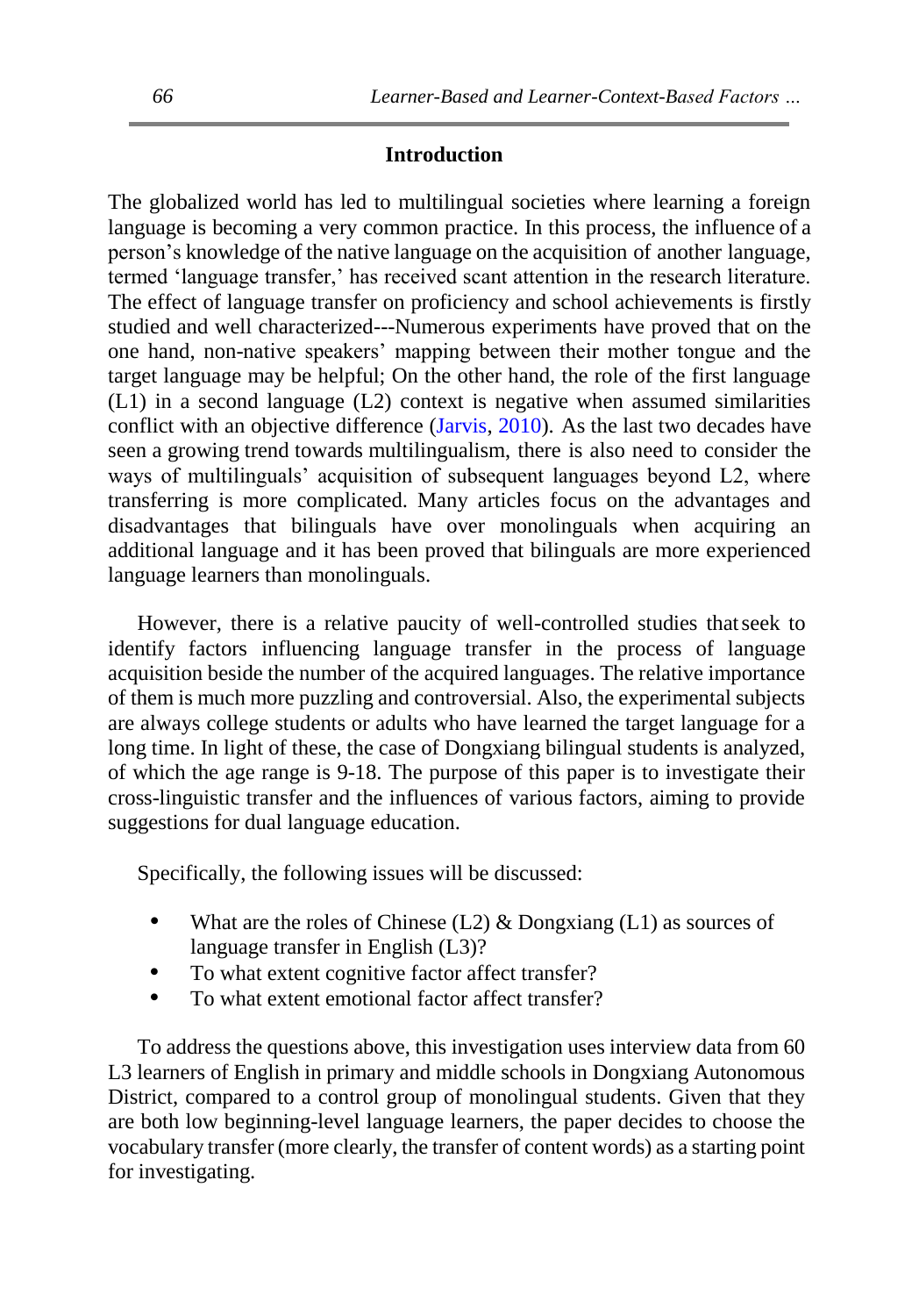The overall structure of the study takes the form of seven sections. Section 1 begins by laying out the value and necessity of studying language transfer, and looks at the target of this paper. The second section gives a brief introduction to the social and linguistic backgrounds of Dongxiang ethnicity. In the next section, a systematic review of existing research and methods is provided. Section 4 presents the detailed method that will be used in conducting the study. §5 analyses the data gathered and addresses each of the research questions in turn. The discussion based on the results is included in section 6. The final section gives a brief summary and critique of the findings.

### *Social and Linguistic Backgrounds in Dongxiang Autonomous County*

Dongxiang is an ethnic minority that lives mainly in Dongxiang Autonomous County, Linxia Hui Autonomous Prefecture, Gansu province in northwest China. For most of them, the mother tongue is Dongxiang language (L1), which is only used in the family  $<sup>1</sup>$ . However, the vast majority of the Dongxiang are bilinguals.</sup> Investigations have reported the proportion of Chinese-speaking Dongxiang people is more than 95% [\(Ren,](#page-18-1) et.al, [2015;](#page-18-1) [Zhang,](#page-18-2) et.al, [2017\)](#page-18-2). Possible reasonsfor this include  $(i)$  a native language without written scripts<sup>2</sup>; (ii) a lot of economic trade and cultural exchanges with Han nationality; (iii) present bilingual education policy.

In Dongxiang Autonomous District, the most common age range during which children are exposed to Chinese (L2) is elementary school because most of the courses such as mathematics, physics, and biology are taught in L2. Some children even master Chinese before attending school. Moreover, in recent years the Chinese government has also paid much attention to the importance of English (L3) education, offering English courses as the third language in the third year at primary school.

For trilinguals, their linguistic situations may differ depending on orders of acquiring language and linguistic environment. [Cenoz](#page-17-0) [\(2000\)](#page-17-0) summarized four possible chronological orders of L3 acquisition:

> (1) L1, L2, L3  $(2) L1 \rightarrow L2 \rightarrow L3$

<sup>1</sup> Only a small number of Dongxiang families speak Chinese, mainly because intermingling with Hui and other ethnic groups who do not speak Dongxiang language.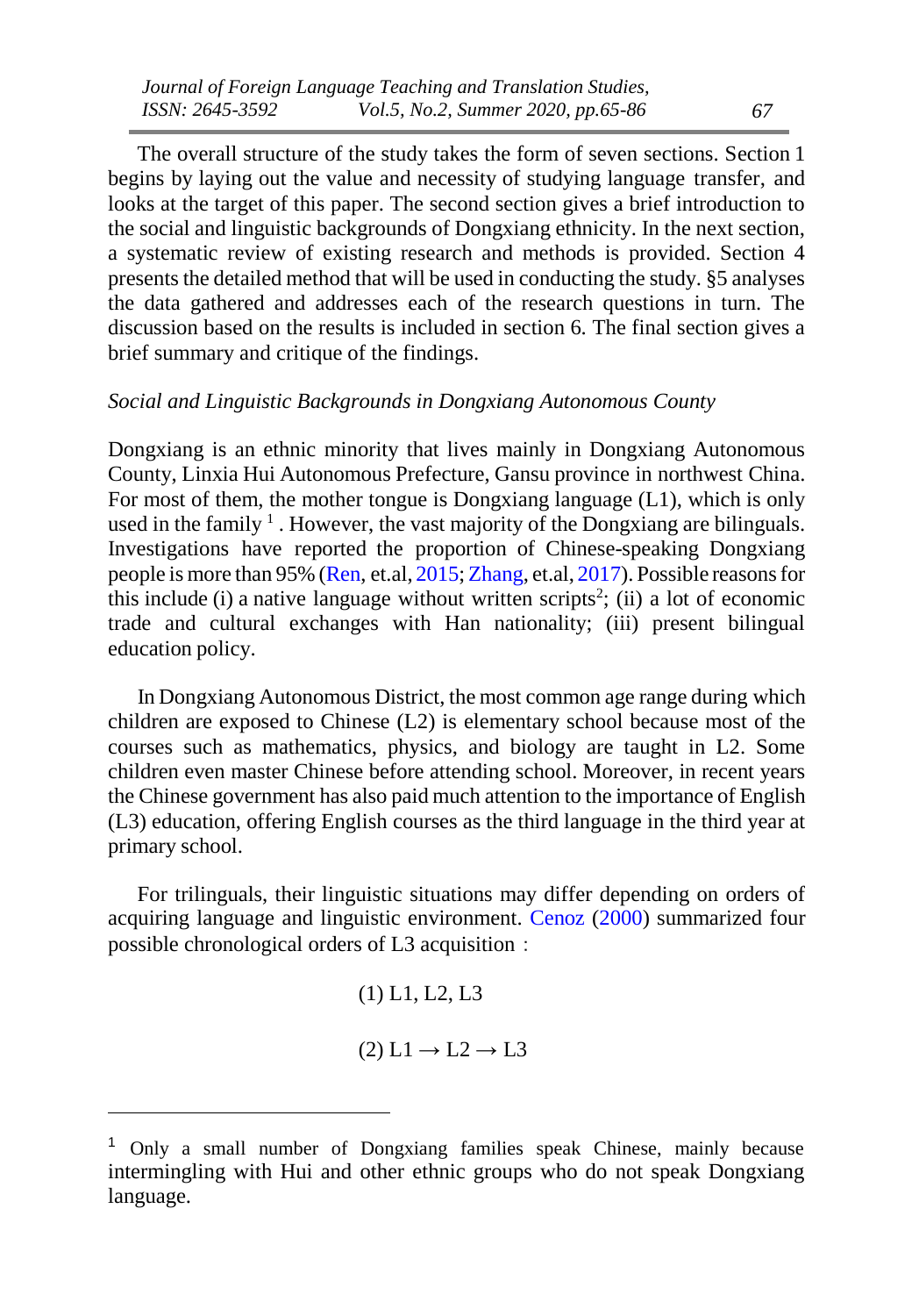$2$  About 300 years ago, the Dongxiang began to use "Xiao Jing" to represent their language, which consists of some Arabic letters. Nevertheless, much "Xiao Jing" material is Chinese; even if it represents Dongxiang language, there is no fixed system. The number of people who can master "Xiao Jing" is also restricted because there is no way to receive education except in mosques. Thus, many researchers do not think Dongxiang language has a written script.

> $(3) L1 \rightarrow L2, L3(4)$ L1, L2  $\rightarrow$  L3

[Siguan](#page-19-0) & [Mackey](#page-19-0) [\(1987\)](#page-19-0) proposed three contextual settings for

bilinguals to learn and use target language: home, community and classroom. Based on the two views, Dongxiang ethnicity's language background can be described as two modes. The first one is learning  $L1$ ,  $L2$  and  $L3$  consecutively where L1 is naturally acquired at childhood and L2/L3 in interaction with teachers. The second mode directs to the small group placed within a bilingual environment and comes to know many details about L1 and L2 before entering elementary school. What they learn in the classroom is L3. For both of them, L2 is the most frequently used in the community affected by a broad range of interpersonal and social factors.

#### **Literature Review**

There is no consensus on the definition of transfer since the role of it is inconsistent in different frameworks of language acquisition theories. Therefore, this section first reviews various language acquisition theories to better understand their views towards language transfer. In 1940s and 1950s, behaviorism, regarding language learning as a process of stimuli- response, was one of the most influential theories. From this perspective, the differences between L1 and L2 were thought to predict difficulties in learning and learners' errors were the result of the interference of the mother tongue. This opinion was termed as Contrastive Analysis Hypothesis [\(Lado, 1957\)](#page-18-3), which held the idea that the predicator of transferability was the typological or structural similarities and differences between L1 and L2.

In addition to it, other theories of SLA have been proposed to criticize behaviorism since 1970s. They could be subdivided into nativist, environmentalist and interactionist according to Larsen-Freeman and [Long](#page-18-4) [\(1991\)](#page-18-4). Nativist assumptions highlighted the importance of Chomsky's Universal Grammar and argued human beings are born with an innate ability to learn languages [\(Ellis,1997\)](#page-17-1). [Krashen](#page-18-5) [\(1981,](#page-18-5)[1985\)](#page-18-6) is also a supporter of nativist who held the view that input is the key factor and the comparation between input and output improves learners' proficiency. Behaviorist view of transfer was thus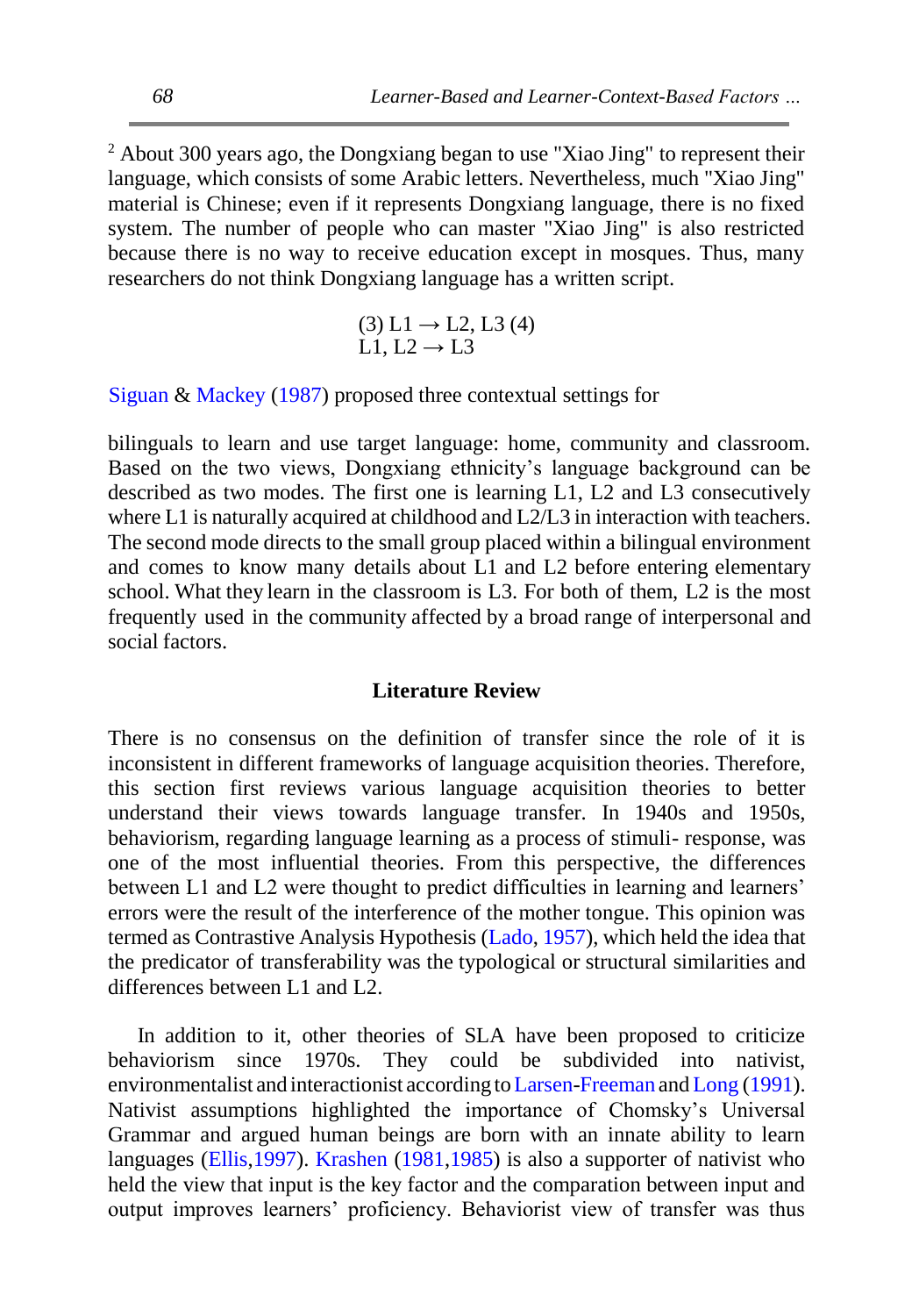challenged because nativist scholars believed children are able to construct an independent system of L2 without the assistance of L1. In other words, they claimed L1 and L2 acquisition proceed similarly and did not recognize the existence of language transfer, which was called Creative Construction Hypothesis [\(Dulay](#page-17-2) & [Burt, 1974;](#page-17-2) [Krashen,](#page-18-7) [1982\)](#page-18-7).

The environmentalist theories [\(Schumann,](#page-19-1) [1978;](#page-19-1) [Bury,](#page-17-3) [1987\)](#page-17-3) are those claiming that social and psychological distances play a decisive role in language learning. That is, SLA, especially for immigrants, is an "integration with the target language group." In a different linguistic environment, language transfer is described as speakers' loss of language habits that a set of L1 constraints set on processing L2 grammar [\(Hancin, 1994\)](#page-18-8).

As for the interactionist theories [\(Hatch,](#page-18-9) [1978;](#page-18-9) [Givon,](#page-18-10) [1984\)](#page-18-10), scholars proposed that both innate and environmental factors should be invoked to explain language learning. The basic assumption is "one learns how to do conversation, one learns how to interact verbally, and out of this interaction syntactic structures are developed." These researchers argued that transfer is a mental and a communicative process through which L2 learners develop their interlanguage skills by activating and using their previous linguistic knowledge [\(Faerch](#page-17-4) & [Kasper,](#page-17-4) [1987\)](#page-17-4).

Above theories actually can be regarded as different views which manifest different sides of language transfer. Behaviorist view emphasizes the impact of typological distance; Nativist view sees a close relationship between innate language ability and language transfer; environmentalist theories show the importance of linguistic environment. Thus, three factors that influence language transfer can be summarized as "language, speaker and setting". In this view, a cognitive approach, which believes typological similarity or difference cannot on its own serve as a predicator for transfer, but interact with other factors, is proposed. It gives an important role to the learner as someone who makes a decision as to what should or should not be transferred to L2 learning [\(Gass](#page-17-5)  $\&$ [Mackey,](#page-17-5) [2000\)](#page-17-5). For example, [Kellerman](#page-18-11) [\(1977\)](#page-18-11) puts forward the term "psychotypology" to refer to learners' perception of language distance, which can be influenced by both linguistic and environmental variables. Therefore, language transfer is not only the impact of L1, but can also be reverse. This development in the study of language transfer marks a shift in the general focus from external factors to internal factors.

The situation becomes more complex when additional languages are involved. It has been agreed that TLA is more than a sub-domain of SLA because bilinguals are experienced learners with a high level of metalinguistic awareness. Crosslinguistic transfer in TLA is also different from SLA because it can be either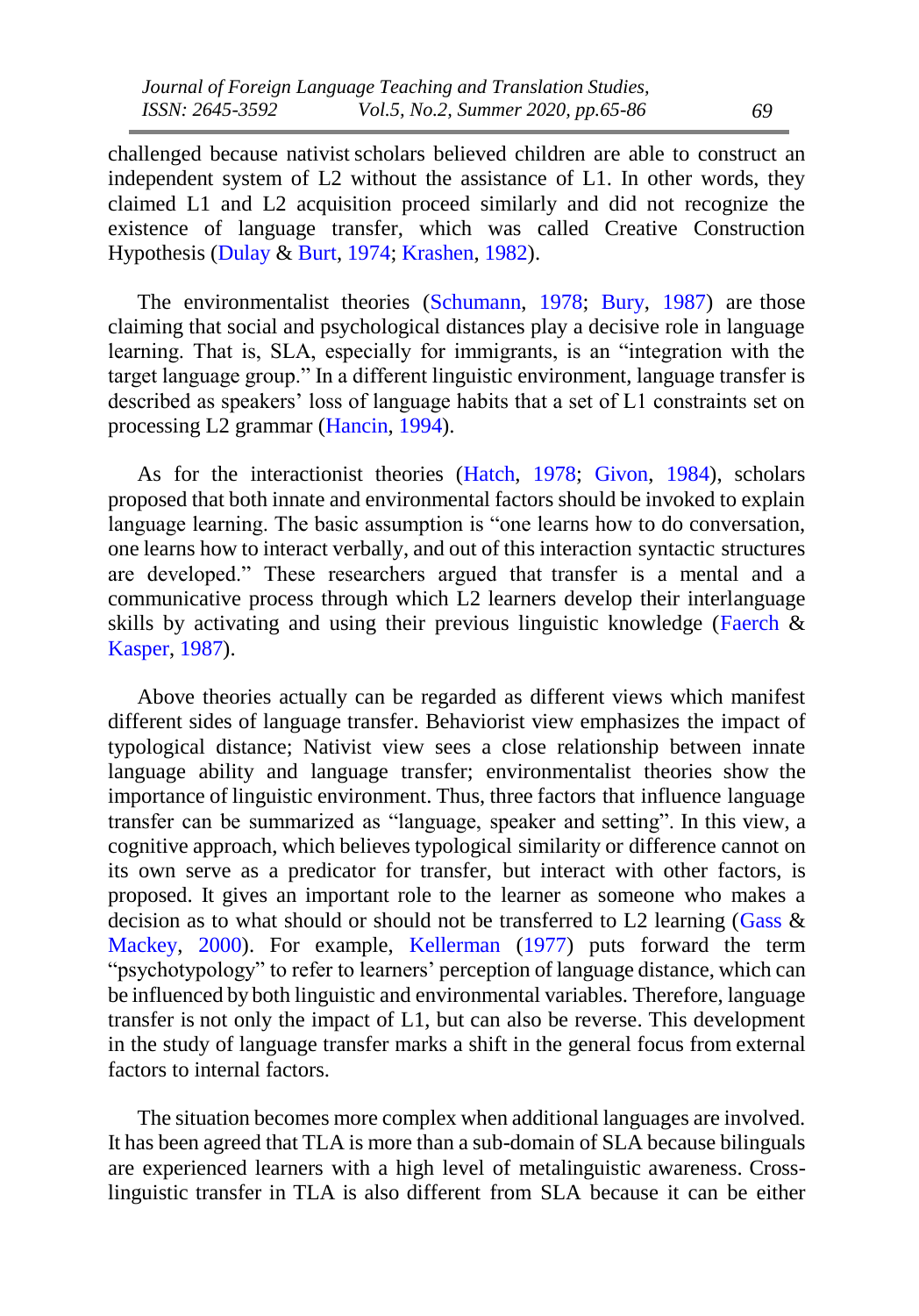unidirectional or bidirectional. Due to the complexity, the possible roles of L1, L2 and L3 are still under discussion and the underlying mechanism is still controversial. Nevertheless, the review of the history of studies on language transfer shows that one appropriate approach to multilingual transfer is to identify the factors operative in cross-linguistic influence in general and to look specifically at their effect. Table 1 summarizes the results of papers on this topic [\(Murphy, 2003;](#page-19-2) [Yi, 2012;](#page-19-3) [Zhai,](#page-19-4) [2012\)](#page-19-4):

Table 1

*Different Views toward the Factors Influencing Language Transfer*

|        | learner-based factors        | context-based factors                   | language-based              |
|--------|------------------------------|-----------------------------------------|-----------------------------|
|        | factors proficiency          |                                         |                             |
|        | target language exposure     |                                         | language typology           |
| Shirin | language mode                |                                         | frequency                   |
|        | linguistic awareness         | formality and task                      | word class                  |
|        | age                          |                                         | morphological transfer      |
|        | educational background       |                                         |                             |
|        | psycholinguistic             |                                         | language distance           |
| Yi     | personality                  | sociolinguistic<br>social-psychological | markedness                  |
|        | development<br>(proficiency) |                                         | frequency                   |
|        | age                          |                                         |                             |
| Zhai   | educational                  | formality and task                      | frequency<br>language types |
|        | backgrounds language         |                                         | morphology transfer         |
|        | consciousness                |                                         |                             |
|        | language-level               |                                         |                             |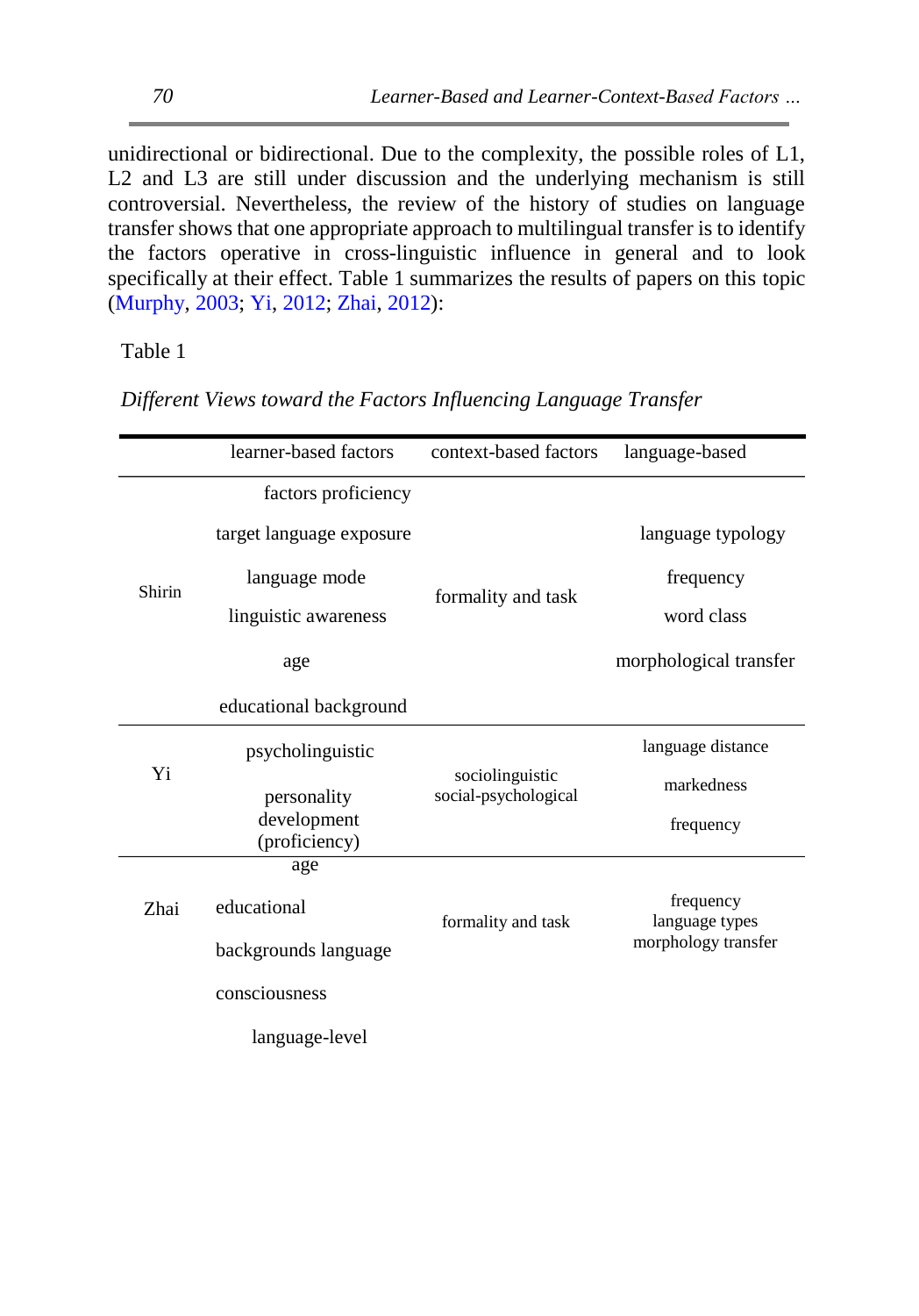It can be seen that transfer is generally considered as a cognitively complex mechanism involving many factors. Also, it is a dynamic process depending on the development of learner-based factors. However, few articles present these factors with empirical support and none of them compare the performance within bilingual groups varying in these factors. Based on the previous theories and research, the following sections aimto investigate Dongxiang-Chinese bilingual students' transfer, which may shed light on this question.

#### **Method**

#### *Participants*

A survey with two groups with 120 students in Daban Junior Highschool, Daban Town, Dongxiang Autonomous County and 110 students in Qinghua primary school, Lanzhou City, Gansu Province was conducted. These two schools were both established for minority students so the proportions of Dongxiang students were more than 50% and 10% respectively. In total, 230 questionnaires were given out and only the 224 questionnaires that were completely answered were used for the final analysis. After testing for reliability and validity, 218 questionnaires were usable and the rate was 97.3%. Based on the collected data, the age range of participants was from 9 to 18 (see Figure 1) and the male-to-female ratio was roughly equal, with female rates being slightly higher (see Figure 2). And their language background was 60 Dongxiang-Chinese bilinguals, 123 Chinese monolinguals and 34 Dongxiang monolinguals (See Table 2).



 *Figure 1.* Gender *Distribution of Participants. Figure 2.* Age range of participants.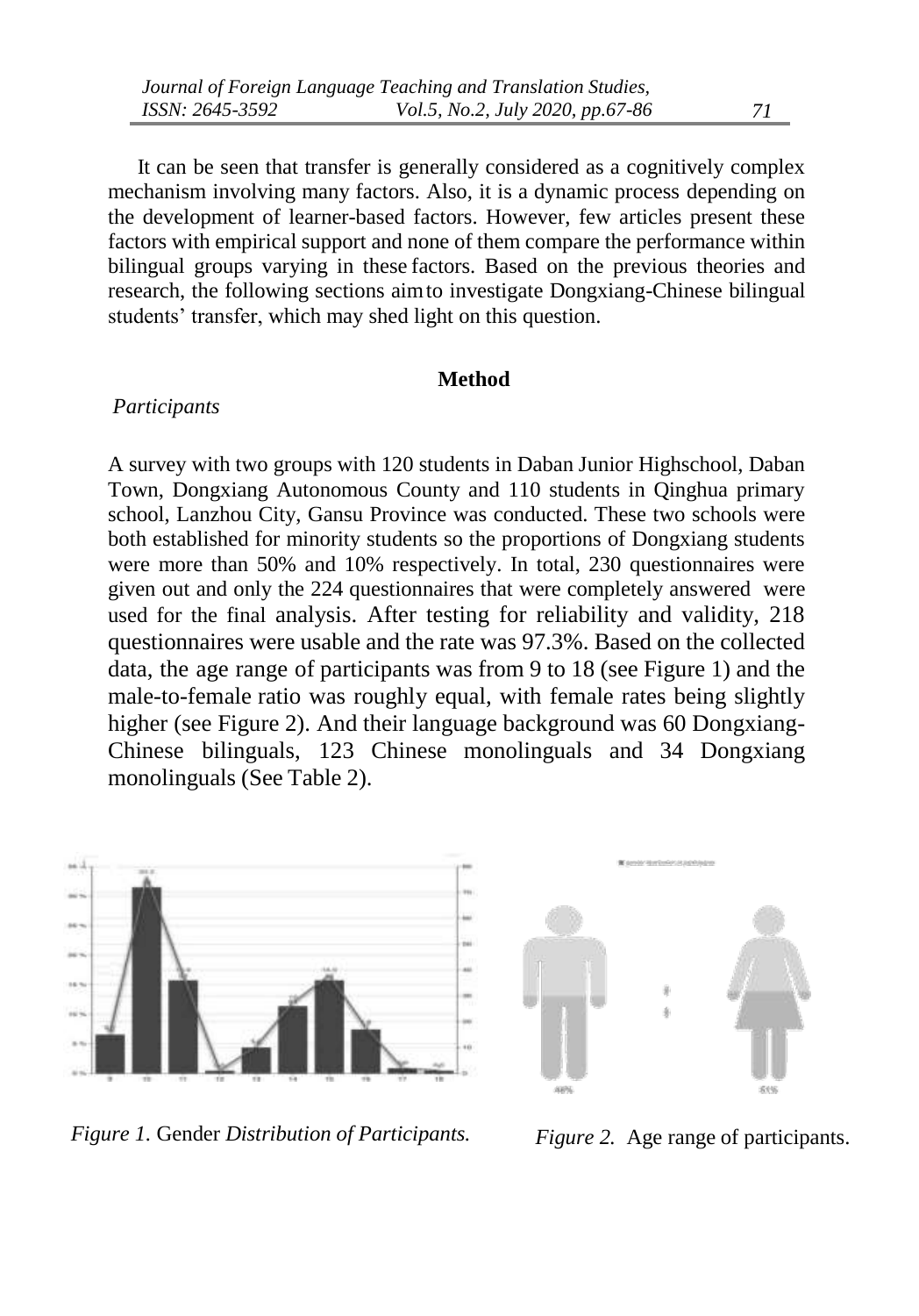#### Table 2

|            | Frequency | Percent | Valid Percent | Cumulative |
|------------|-----------|---------|---------------|------------|
|            |           |         |               | Percent    |
| Valid None |           |         |               |            |
| Dongxiang- | 60        | 27.5    | 27.5          | 28.0       |
| Chinese    | 123       | 56.4    | 56.4          | 84.4       |
| Dongxiang  | 34        | 15.6    | 15.6          | 100.0      |
| Total      | 218       | 100.0   | 100.0         |            |

*Language Backgrounds of Participants*

#### *Design of Questionnaires*

Specifically designed questionnaire was a subjective measure in this paper to quantify learners' transfer. The effects of various factors, including the interaction of factors, could also be simultaneously investigated in this way. The questionnaire consisted of a two-page form for Chinese monolingual students. And for participants speaking Dongxiang language, a parallel Dongxiang version with some modification was also available.

The questionnaire comprised three parts. In Part 1, subjects were asked to provide their basic information, such as their age, gender, native language, etc. Self-reported grades in English were also provided to measure their language proficiency of English. Part 2 surveyed subjects' behavior and perception of transfer during the learning process. Some questions such as "I think English verbs (do, go, etc.) are different from Chinese verbs" were set to evaluate students' metalinguistic awareness. Individual differences among participants were included in Part 3. In this part, two typical factors, learning attitudes and motivation, according to [Neuner](#page-19-5) [\(2009\)](#page-19-5), were investigated as a good representative of individual difference given the fact that it is a broad concept.

### **Results**

#### *Results of Language Transfer*

The second, sixth and tenth questions in the second part of the Chinese questionnaire reflect the differences between native Chinese speakers and Chinese-Dongxiang bilinguals when using Chinese as a source during English learning. This paper proposed to recalculate the original scores (score range 1 to 5) into a new -2 to 2 scoring format and the transferring behavior of learners who are able to speak Chinese was tested using a one- sample t-test.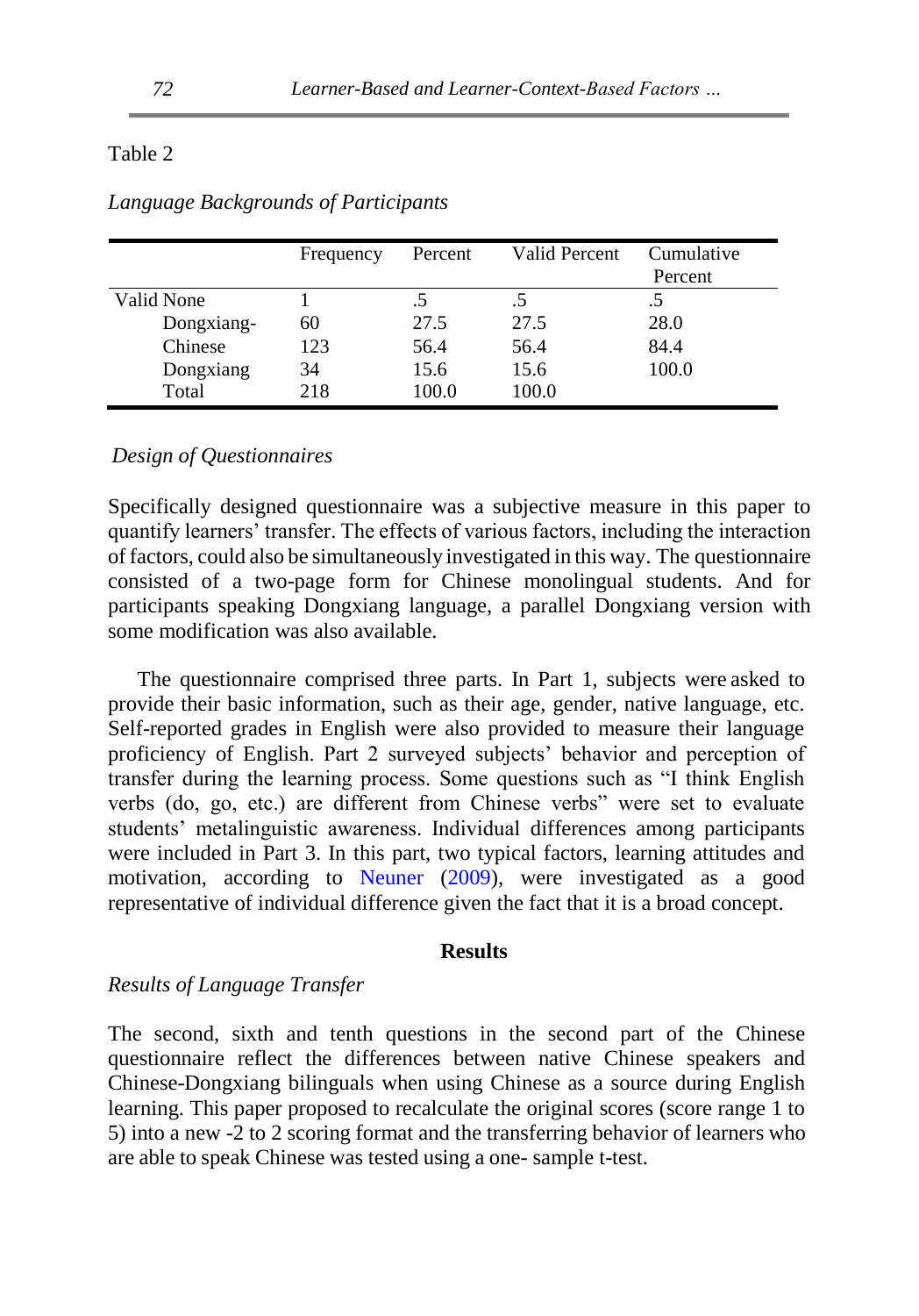#### Table 3

# *One-Sample Test for Chinese Transfer*

| <b>One-Sample Statistics</b> |       |     |                       |                           |                            |                                  |  |
|------------------------------|-------|-----|-----------------------|---------------------------|----------------------------|----------------------------------|--|
|                              |       | N   | Mean                  |                           | Std.<br>Deviation          | Std.<br>Error<br>Mean            |  |
| v3ah1                        |       | 177 | .4350                 |                           | 2.68995                    | .20219                           |  |
| <b>One-Sample Test</b>       |       |     |                       |                           |                            |                                  |  |
|                              |       |     |                       | Test Value = $0$          |                            |                                  |  |
|                              | t     | df  | Sig. $(2-$<br>tailed) | Mean<br><b>Difference</b> | of the Difference<br>Lower | 95% Confidence Interval<br>Upper |  |
| v3ah1                        | 2.152 | 176 | .033                  | .43503                    | .0360                      | .8341                            |  |

Based on the experiment, Chinese transfer was found significant at 0.05 level of significance since  $t=2.152>0$  and sig. = 033 < 05 (see Table 3).

Dongxiang transfer of Dongxiang monolinguals and Dongxiang- Chinese bilinguals was also tested using the same approach. It could be analyzed that the transfer of Dongxiang Language was not significant for those learners mastering Dongxiang Language (t= $-14.873<0$ , sig.=.000, see Table 4).

### Table 4

### *One-Sample Test for Dongxiang Transfe*

| <b>One-Sample Test</b> |           |    |                       |                    |                   |                                                 |  |  |  |
|------------------------|-----------|----|-----------------------|--------------------|-------------------|-------------------------------------------------|--|--|--|
|                        |           | N  | Mean                  |                    | Std.<br>Deviation | Std.<br>Error<br>Mean                           |  |  |  |
| v <sub>3</sub> ad1     |           | 93 | $-3.5484$             |                    | 2.30083           | .23859                                          |  |  |  |
|                        |           |    |                       | Test Value = $0$   |                   |                                                 |  |  |  |
|                        | t         | df | $Sig. (2-$<br>tailed) | Mean<br>Difference |                   | 95% Confidence Interval<br>of<br>the Difference |  |  |  |
|                        |           |    |                       |                    | Lower             | Upper                                           |  |  |  |
| v <sub>3</sub> ad1     | $-14.873$ | 92 | .000                  | $-3.54839$         | $-4.0222$         | $-3.0745$                                       |  |  |  |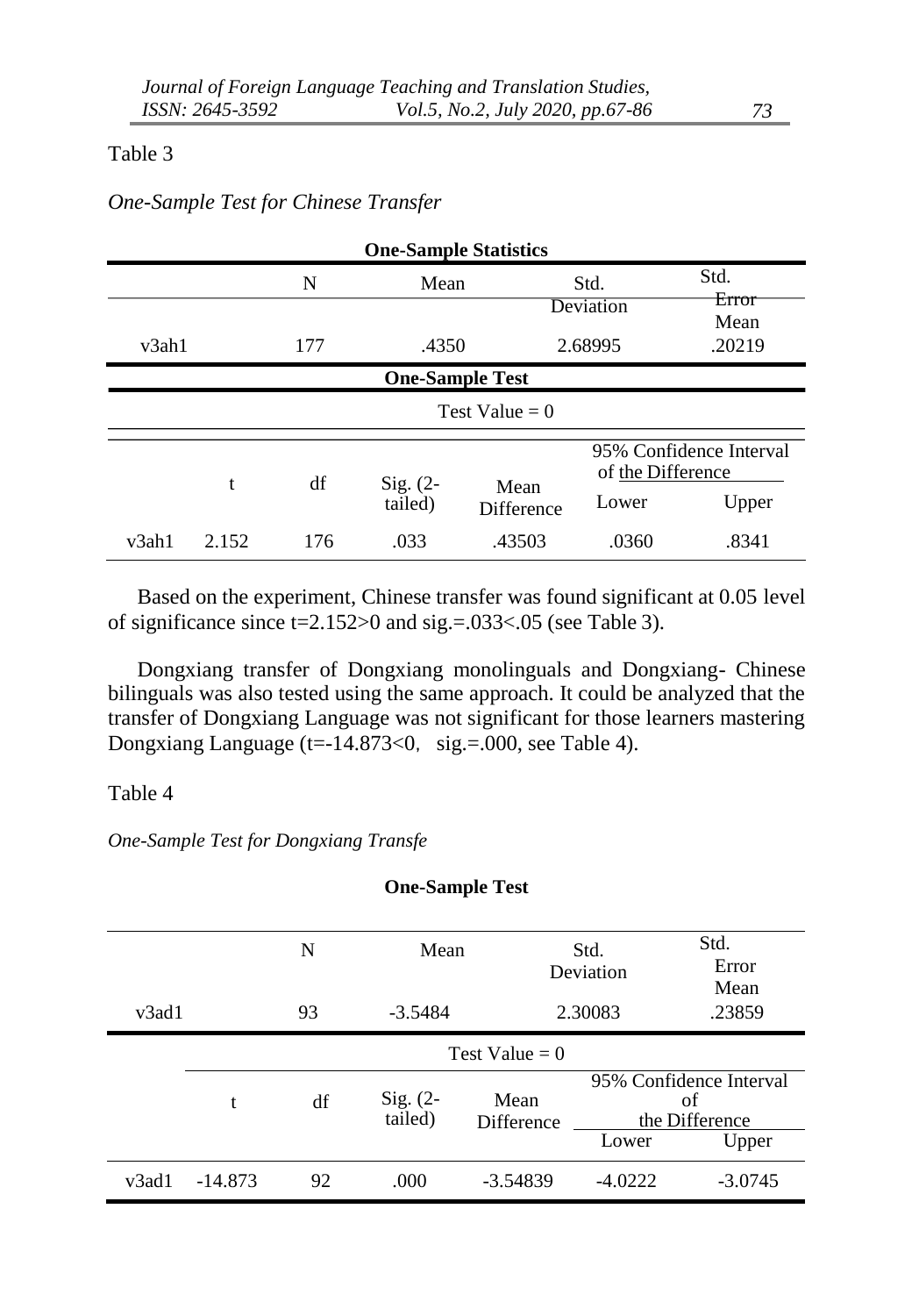To show the different roles of Dongxiang language and Chinese in English learning, language transfer of Dongxiang-Chinese bilinguals was also investigated. After the recalculation, scores of Dongxiang transfer and Chinese transfer were obtained, respectively. And v3b was then calculated from the subtraction of the score of L1 from the score of L2. A one-sample t-test was used to compare the quantity of transfer between the two. And the data  $(t=13.104,$  $sig = .000$ ) showed that L2 transfer was significantly higher than L1 transfer (see Table 5).

Table 5

*One-Sample Test for Comparing the Quantity of L1 and L2 transfer of Bilinguals*

| <b>One-Sample Statistics</b> |        |     |                       |                    |                   |                                                 |  |  |
|------------------------------|--------|-----|-----------------------|--------------------|-------------------|-------------------------------------------------|--|--|
|                              |        | N   | Mean                  |                    | Std.<br>Deviation | Std.<br>Error<br>Mean                           |  |  |
| v3b                          |        | 110 | 8.9636                |                    | 7.17402           | .68402                                          |  |  |
| <b>One-Sample Test</b>       |        |     |                       |                    |                   |                                                 |  |  |
|                              |        |     |                       | Test Value = $0$   |                   |                                                 |  |  |
|                              | t      | df  | $Sig. (2-$<br>tailed) | Mean<br>Difference |                   | 95% Confidence Interval<br>οf<br>the Difference |  |  |
|                              |        |     |                       |                    | Lower             | Upper                                           |  |  |
| v3b                          | 13.104 | 109 | .000                  | 8.96364            | 7.6079            | 10.3193                                         |  |  |

Was the result permuted between urban and rural areas? The paper investigated two groups of students from different areas and schools (Tsinghua primary school and Daban middle school). Their Chinese and Dongxiang language transfer scores were tested by using an independent two-sample t-test.

Table 6

*Independent Two-Sample Test to Compare L1/L2 Transfer of Bilingual Students from Different Areas*

| <b>Group Statistics</b> |                                     |    |          |                   |                |  |  |
|-------------------------|-------------------------------------|----|----------|-------------------|----------------|--|--|
|                         | Regions and<br><b>Nationalities</b> | N  | Mean     | Std.<br>Deviation | Std.<br>Error  |  |  |
| v3ah                    | Dongxiang<br>(country)              | 88 | $-.4432$ | 4.52543           | Mean<br>.48241 |  |  |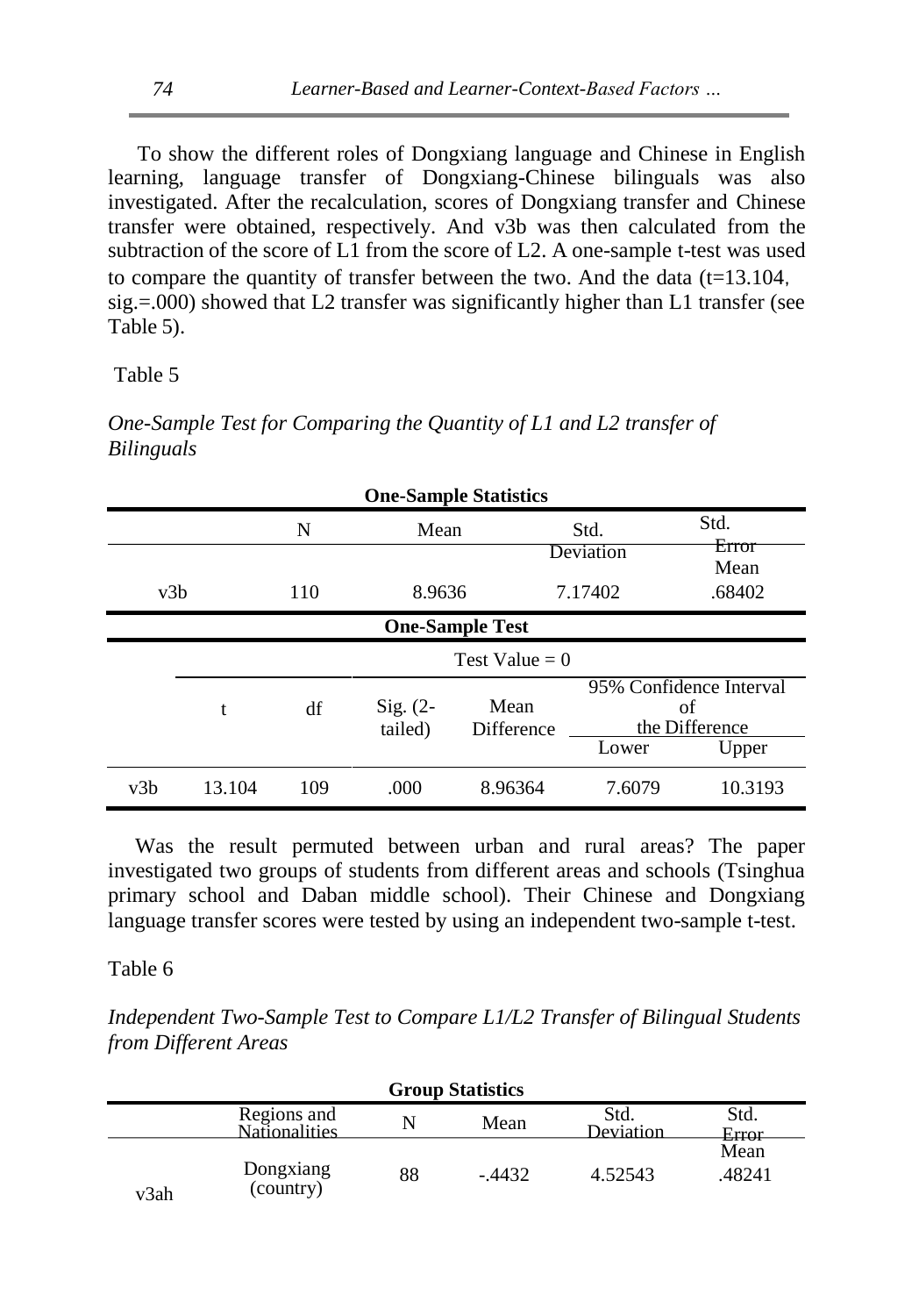|          | ISSN: 2645-3592                                                                                                              |                           |                                  |               |            |                                    | Journal of Foreign Language Teaching and Translation Studies,<br>Vol.5, No.2, July 2020, pp.67-86 |                                 |                               | 75                |
|----------|------------------------------------------------------------------------------------------------------------------------------|---------------------------|----------------------------------|---------------|------------|------------------------------------|---------------------------------------------------------------------------------------------------|---------------------------------|-------------------------------|-------------------|
|          |                                                                                                                              | Dongxiang (city)          |                                  |               | 28         |                                    | 2.0357                                                                                            | 4.85708                         |                               | .91790            |
|          |                                                                                                                              | $\mathbf{g}% _{0}$        | Dongxian                         |               | 89         |                                    | 8.2022                                                                                            | 6.32667                         |                               | .67063            |
|          | v3ad                                                                                                                         | Dongxiang (city)          | (country)                        |               | 27         |                                    | 9.6296                                                                                            | 5.38622                         |                               | 1.03658           |
|          |                                                                                                                              |                           |                                  |               |            |                                    |                                                                                                   |                                 |                               |                   |
|          | <b>Independent Two-sample Test</b><br>t-test for Equality of<br>Levene's<br>Means<br>Test for<br>Equality<br>of<br>Variances |                           |                                  |               |            |                                    |                                                                                                   |                                 |                               |                   |
|          |                                                                                                                              | $\boldsymbol{\mathrm{F}}$ | Si g.                            | t             | df         | Sig<br>$\ddot{\phantom{a}}$<br>(2) | Mean<br>Differ<br>ence                                                                            | Std.<br>Error<br>Differ<br>ence | Confidence<br>Interval of the | 95%<br>Difference |
|          |                                                                                                                              |                           |                                  |               |            | tailed                             |                                                                                                   |                                 | lower                         | upper             |
| v3<br>ah | Equal<br>varian<br>ces<br>assum<br>ed<br>Equal                                                                               | .10<br>4                  | $\cdot 7$<br>$\overline{4}$<br>7 | 2.4<br>80     | 114        | .01<br>5                           | 2.478<br>90                                                                                       | .9994<br>$\mathbf{1}$           | 4.45<br>873                   | $-.49$<br>906     |
|          | varian<br>ces<br>not<br>assum<br>ed                                                                                          |                           |                                  | 2.3<br>91     | 42.<br>958 | .02<br>$\mathbf{1}$                | 2.478<br>90                                                                                       | 1.036<br>95                     | 4.57<br>017                   | $-.38$<br>763     |
| v3<br>ad | Equal<br>varian<br>ces<br>assum<br>ed                                                                                        | $35^{9}$                  | $\boldsymbol{0}$<br>$\,8\,$<br>8 | $\frac{1}{6}$ | 114        | $-39$                              | 1.427                                                                                             | 1.345<br>71                     | 1.23<br>846                   | 4.09<br>323       |
|          | Equal<br>varian<br>ces<br>not<br>assum<br>ed                                                                                 |                           |                                  | 1.1<br>56     | 49.<br>745 | .25<br>3                           | 1.427<br>38                                                                                       | 1.234<br>60                     | 1.05<br>270                   | 3.90<br>746       |

The Levenes Test for equality of areas variance for L1 transfer was not significant,  $F = 2.955$ , sig.= $.088$ ; For L2 transfer, the result of Levene Test was F=.104, sig.= .747, which illustrated Chinese transfer of urban students was significantly higher than that of students coming from rural areas.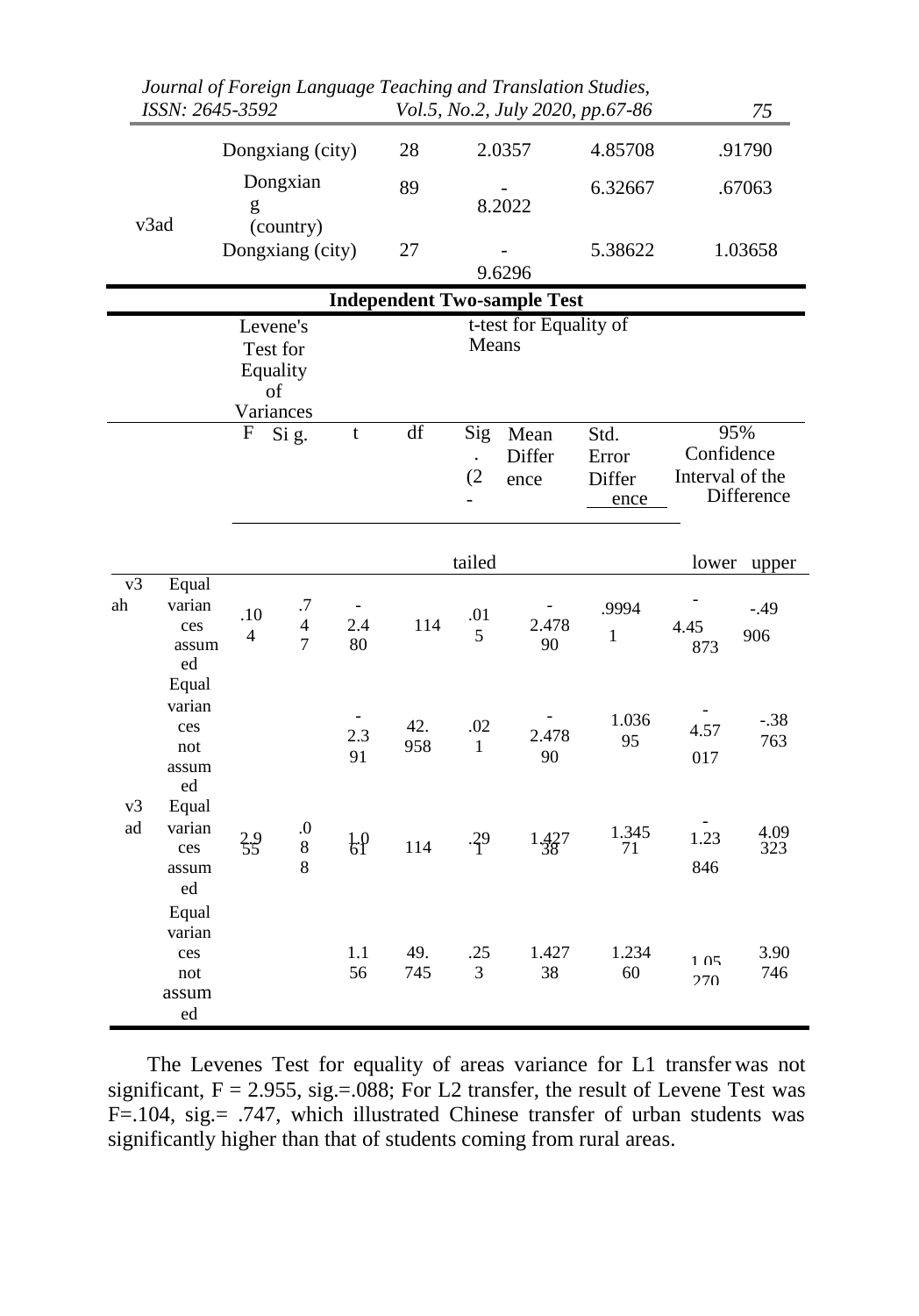In the following, Dongxiang-Chinese bilinguals' L2 transfer was also compared with that of Han students who can only speak Chinese. The results of the independent two-sample t-test were shown in Table 7.

# Table 7

*Independent Two-Sample Test to Compare Chinese Transfer between Bilingual and Chinese Monolingual Students*

| <b>Group Statistics</b>    |                                                                              |                        |                    |           |         |                        |                                     |                                |                    |                                                       |
|----------------------------|------------------------------------------------------------------------------|------------------------|--------------------|-----------|---------|------------------------|-------------------------------------|--------------------------------|--------------------|-------------------------------------------------------|
|                            |                                                                              |                        | Native<br>Language | ${\bf N}$ |         | Mean                   | Std.<br>Deviation                   |                                | Std. Error<br>Mean |                                                       |
|                            | Score of L <sub>2</sub>                                                      |                        | $>= 2.00$          | 90        |         | $-1778$                | 4.43575                             |                                | .46757             |                                                       |
|                            | transfer                                                                     |                        | < 2.00             | 113       |         | .9469                  | 5.09524                             |                                | .47932             |                                                       |
|                            | <b>Independent Two-sample Test</b>                                           |                        |                    |           |         |                        |                                     |                                |                    |                                                       |
|                            | Levene's Test<br>t-test for Equality of Mean<br>for Equality of<br>Variances |                        |                    |           |         |                        |                                     |                                |                    |                                                       |
|                            |                                                                              | F                      | Sig.               | t         | df      | Sig<br>$(2 -$<br>taile | Mean<br><b>Differe</b><br>nce       | Std.<br>Error<br>Diffr<br>ence |                    | 95%<br>Confidence<br>Interval of<br>the<br>Difference |
|                            |                                                                              |                        |                    |           |         | d)                     |                                     |                                |                    | Lower Upper                                           |
|                            | Equal<br>varia<br>n ces<br>assu<br>m ed                                      | 2.53<br>$\overline{7}$ | .113               | $-1.653$  | 201     | .100                   | 1.12468                             | .6801<br>9                     | 2.46590            | .21654                                                |
| Score<br>of L2<br>transfer | Equal<br>varian<br>ces<br>not<br>assu<br>m ed                                |                        |                    | $-1.680$  | 199.378 | .095                   | $\overline{\phantom{a}}$<br>1.12468 | .6696<br>$\theta$              | 2.4450<br>9        | .19573                                                |

The Levene Test for equality of variable linguistic backgrounds revealed obvious differences because  $F=2.573$  and  $Sig=.113$ . That is, Chinese students' Chinese transfer was higher than bilingual students whose L2 was Chinese.

# *Findings of Cognitive Factors*

Some questions such as "dog, go in English are similar to Chinese or Dongxiang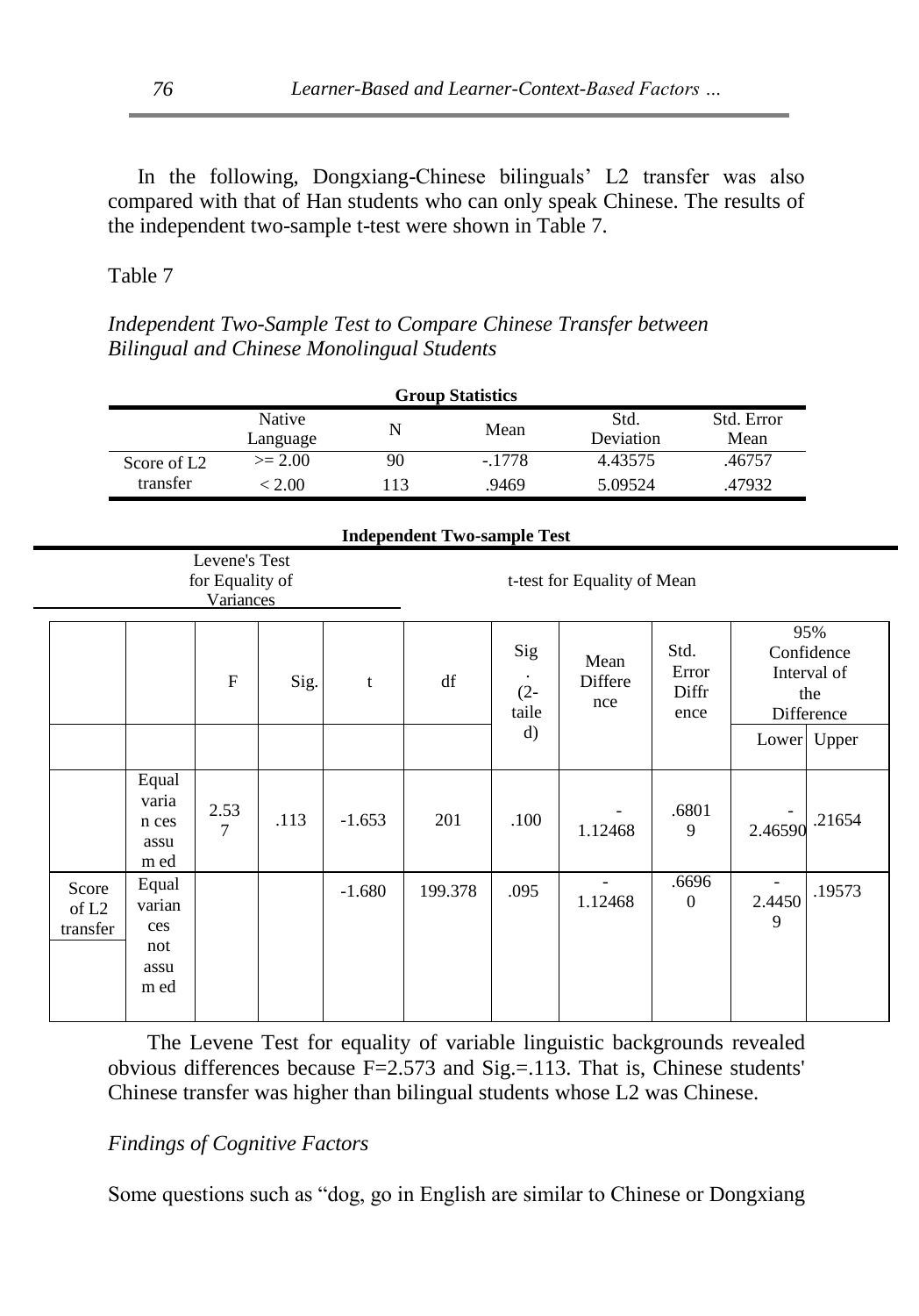language" were included in the questionnaire to calculate different students' psychological language distances towards different languages, which was a dependent variable. Their native languages are used as an independent variable. The data in the table 8 showed that no significant difference for psychological distance exists in participants with different mother tongues (Chinese vs. Dongxiang Language).

# Table 8

*Independent Two-Sample Test to Compare Chinese Transfer between Bilingual and Chinese Monolingual Students*

| <b>Group Statistics</b>          |                       |     |        |                   |                    |  |  |  |
|----------------------------------|-----------------------|-----|--------|-------------------|--------------------|--|--|--|
|                                  | Native<br>Language    | N   | Mean   | Std.<br>Deviation | Std. Error<br>Mean |  |  |  |
| Score of                         | Chinese               | 120 | 8.8250 | 2.41376           | .22035             |  |  |  |
| Psychological<br><b>Distance</b> | Dongxiang-<br>Chinese | 60  | 8.2833 | 2.26313           | .29217             |  |  |  |

|                           | <b>Independent Two-sample Test</b>        |                                                     |                          |                        |             |                          |                        |                                 |                                                             |                         |
|---------------------------|-------------------------------------------|-----------------------------------------------------|--------------------------|------------------------|-------------|--------------------------|------------------------|---------------------------------|-------------------------------------------------------------|-------------------------|
|                           |                                           | Levene's<br>t-test for Equality of Mean<br>Test for |                          |                        |             |                          |                        |                                 |                                                             |                         |
|                           |                                           |                                                     | Equality of<br>Variances |                        |             |                          |                        |                                 |                                                             |                         |
|                           |                                           | $\mathbf{F}$                                        | Sig.                     | $\mathbf t$            | df          | Sig.<br>$(2 -$<br>tailed | Mean<br>Differen<br>ce | Std.<br>Error<br>Differe<br>nce | 95%<br>Confidence<br>Interval of the<br>Difference<br>Lower | Upper                   |
| Score of                  | Equal<br>varianc<br>es<br>assume<br>d     | .554                                                | .458                     | 1.44<br>$\mathbf Q$    | 178         | .149                     | .54167                 | .37392                          | $-1962$<br>3                                                | .2165<br>$\overline{4}$ |
| Psychological<br>Distance | Equal<br>varianc<br>es not<br>assume<br>d |                                                     |                          | 1.48<br>$\overline{0}$ | 125.1<br>32 | .141                     | .54167                 | .36594                          | $-.1825$<br>$\overline{7}$                                  | .195<br>73              |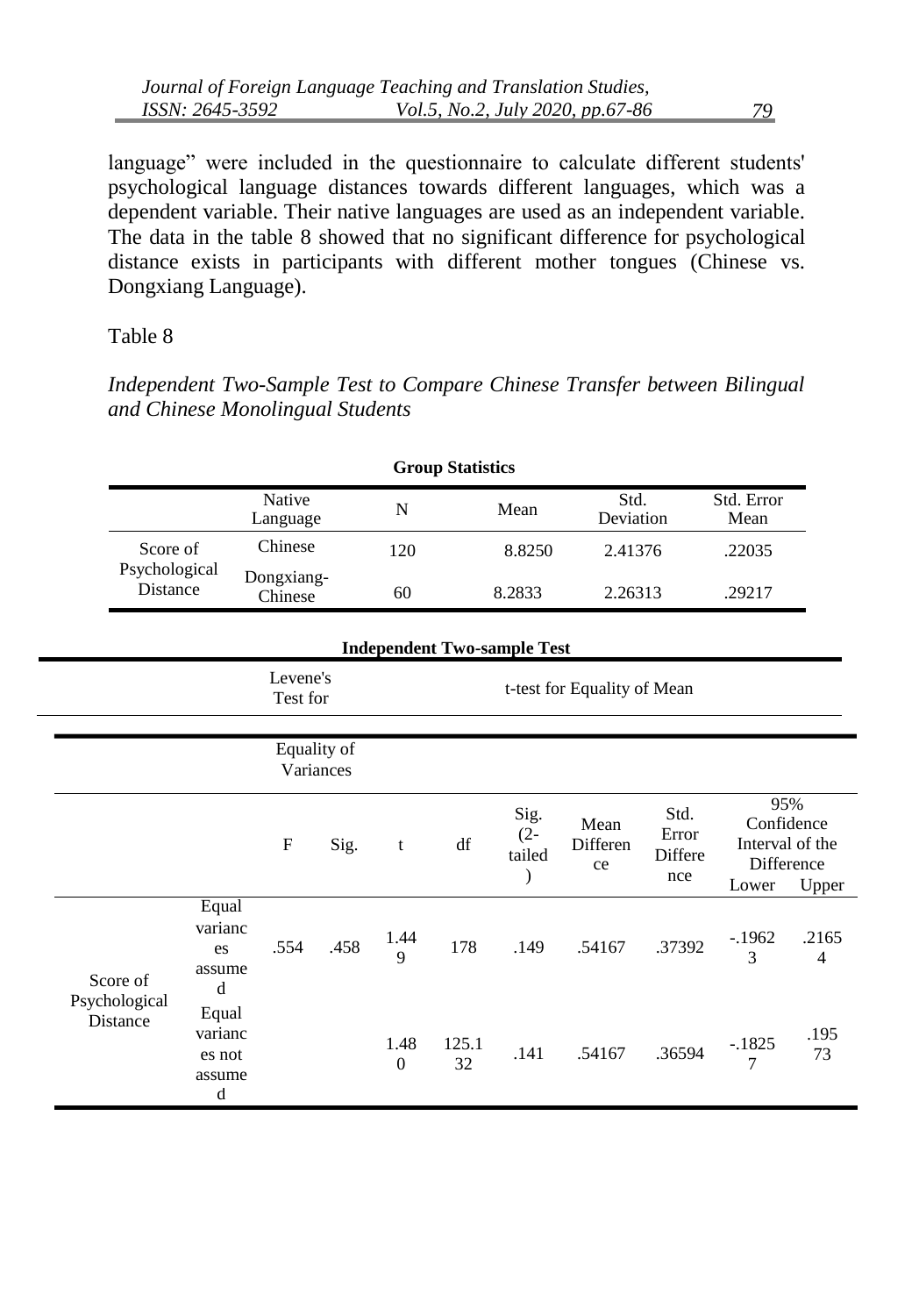# *Findings of Emotional Factors*

In this section, stepwise multiple linear regression analysis was employed to explore some personal determinants for language transfer. Model 1 used "score of Chinese transfer" as the dependent variable, "grades," "native language," "language attitude," and "learning motivation" as the independent variables; model 2 used "score of Dongxiang language transfer" as the dependent variable, "grade," "native language," "language attitude," and "learning motivation" as the independent variables.

### Table 9

| variables          | <b>Model 1</b> |          | Model2     |          |  |
|--------------------|----------------|----------|------------|----------|--|
|                    | Regression     | T        | Regression | t        |  |
| <b>Intercept</b>   | $-4.066$       | $-1.722$ | $-4.671$   | $-1.043$ |  |
| <b>Grades</b>      | $-.024$        | $-.076$  | .733       | 1.277    |  |
| <b>Native</b>      | $-.563$        | $-1.311$ | .555       | .797     |  |
| Language           | .157           | 1.623    | .192       | 1.069    |  |
| <b>Motivation</b>  | .069           | 1.426    | $-.243**$  | $-2.898$ |  |
| $\mathbb{R}^2$     | .057           |          | .104       |          |  |
| <b>Sample Size</b> | 194            |          | 113        |          |  |

*Regression Analysis of Attitudes and Motivation Affecting L1/L2 Transfer*

 $*p<0.1$ ;  $*p<0.05$ ;  $**p<0.01$ 

However, neither attitudes nor motivation had significant influences on L1 or L2 transfer, which implied there may exist a multicollinearity problem. To test the hypothesis, the paper considered using "learning motivation" as the dependent variable, "grade," "native language," and "language attitude" as the independent variables and conducted regression analysis again. The data were shown in Table 10.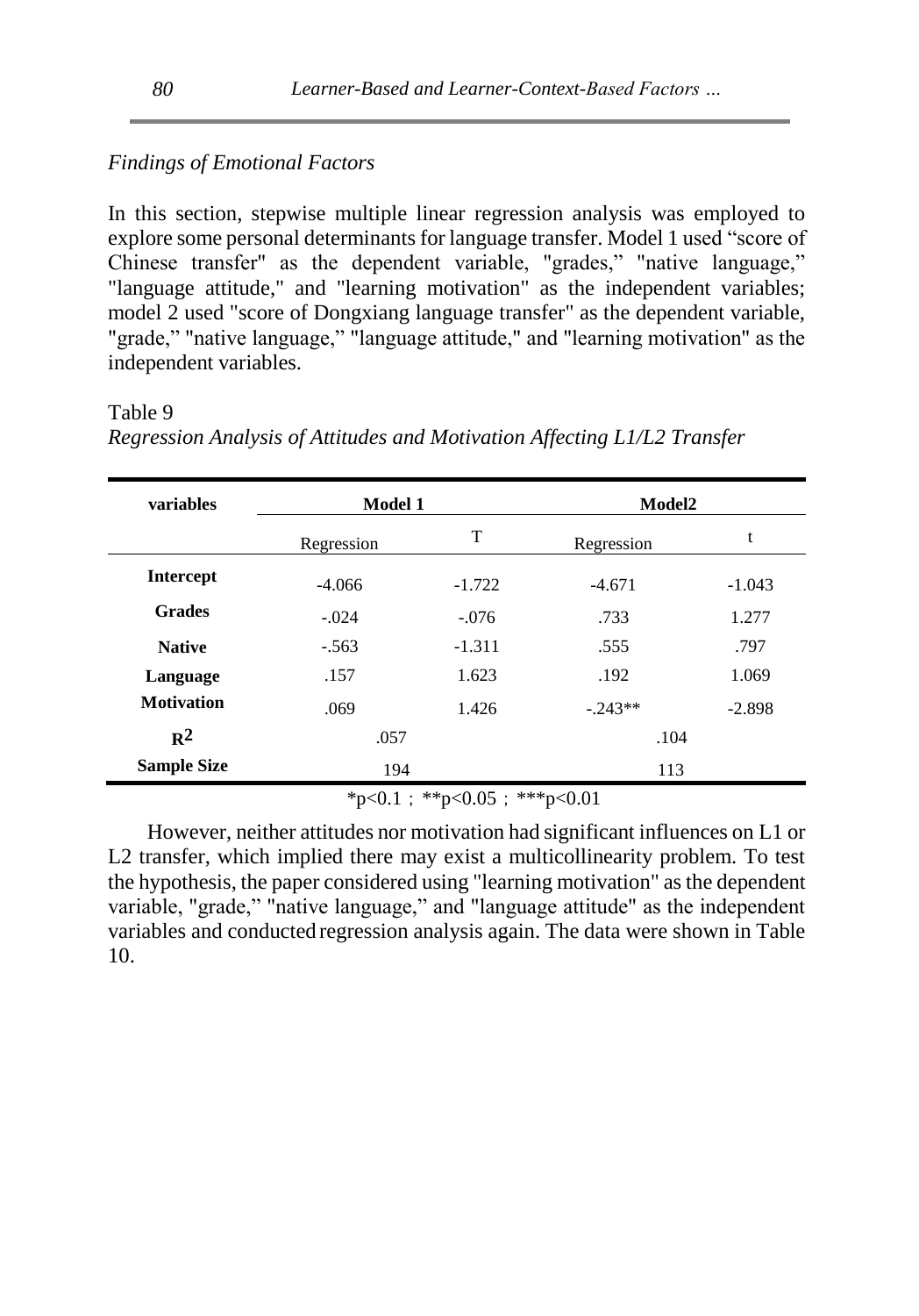### Table 10

|                          | Model3                        |         |  |  |  |
|--------------------------|-------------------------------|---------|--|--|--|
| <b>Variables</b>         | <b>Regression Coefficient</b> | t       |  |  |  |
| <b>Intercept</b>         | 29.424***                     | 10.902  |  |  |  |
| <b>Grades</b>            | .147                          | .318    |  |  |  |
| <b>Native Language</b>   | $-.559$                       | $-.892$ |  |  |  |
| <b>Language Attitude</b> | $.867***$                     | 6.765   |  |  |  |
| $\mathbb{R}^2$           | .196                          |         |  |  |  |
| <b>Sample Size</b>       | 206                           |         |  |  |  |
|                          | *p<0.1; **p<0.05; ***p<0.01   |         |  |  |  |

*Regression Analysis of Factors Affecting Motivation*

The result of regression analysis of model 3 confirmed that there is a significant correlation between "language attitude" and "learning motivation" at the .0.01. Therefore, these two were pooled together and used as one variable (emotional factor) to analyze its effect on language transfer. It could be observed that Chinese transfer increased with increase of this factor while Dongxiang language transfer decreased (shown as Table 11).

#### Table 11

*Regression Analysis of Factors Affecting Language Transfer*

| <b>Variables</b>   | Model4     |          | Model <sub>5</sub> |            |
|--------------------|------------|----------|--------------------|------------|
|                    | Regression | T        | Regression         | t          |
| <b>Intercept</b>   | $-4.012*$  | $-1.703$ | $-3.750$           | $-.833$    |
| <b>Grades</b>      | $-.070$    | $-.222$  | .556               | .969       |
| <b>Native</b>      | $-.521$    | $-1.228$ | .590               | .839       |
| <b>Emotional</b>   | $.094**$   | 2.769    | $-.129**$          | -<br>2.188 |
| R <sub>2</sub>     | .055       |          | .074               |            |
| <b>Sample Size</b> | 194        |          | 113                |            |

 $*p<0.1$ ;  $*p<0.05$ ;  $***p<0.01$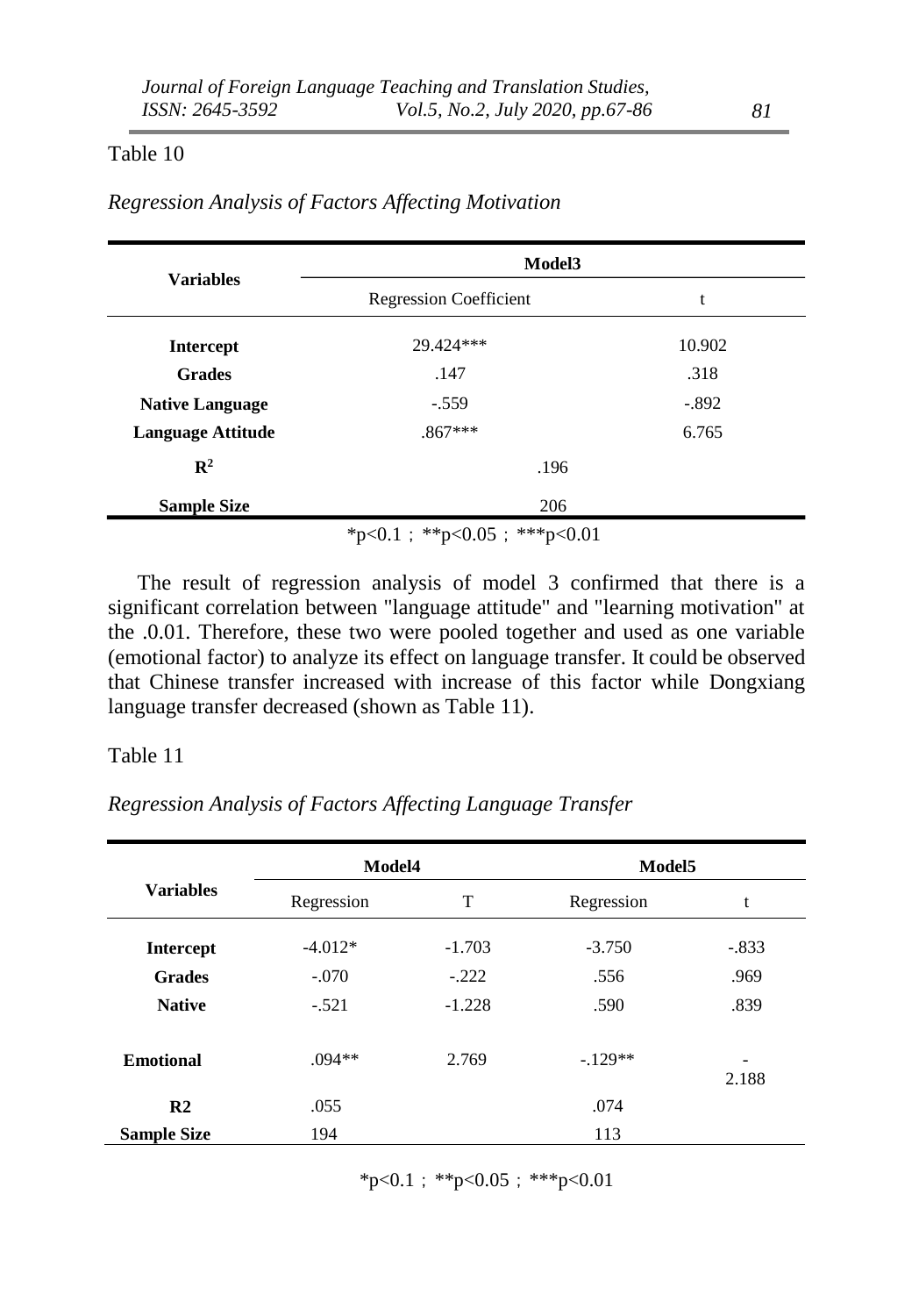#### **Discussion**

This study examined language transfer trends of Dongxiang bilinguals. The key findings can be summarized in the following three points. First of all, the roles of Dongxiang language and Chinese are different in the two groups. (i) Chinese is the primary source of language transfer in English learning and Chinese transfer is more significant among Chinese than Dongxiang students. (ii) Dongxiang language transfer is not very significant for Dongxiang-Chinese bilingual students (iii) In Qinghua primary school, the frequency of transferring Chinese is obviously higher than that of rural areas (Daban Middle School), but there is no difference between them in view of Dongxiang language transfer. In other words, this survey shows that Chinese takes a dominant position during the learning process, while Dongxiang Language is described as countrified. The finding strongly supports "foreign language effect" [\(Selinker](#page-19-6) & [Baumgartner,](#page-19-6) [1995;](#page-19-6) [Williams](#page-19-7) & [Hammarberg,](#page-19-7) [1998\)](#page-19-7) which is based on the idea that there exist fundamental differences in the learning mechanism for L1 and L2 so bilinguals prefer to transfer L2 to learn another foreign language (L3). This pattern is in line with past research, but most of them overwhelmingly concentrate on the Indo-European family. For instance, [Dewaele](#page-17-6) [\(1998\)](#page-17-6) proved bilingual learners with Dutch and English as L1 and L2 are much more willing to use English as supplier during French learning. This can not only be viewed as an embodiment of foreign language effect but also the effect of language distance. However, Dongxiang language, Chinese and English are typologically distant languages and no significant difference in participants' psycholinguistic distance is observed (see §5.2), whereby the problem is avoided and makes the theory more persuasive.

Furthermore, the fact that Chinese is the official language in the classroom while Dongxiang language is only used at home may also be attributed to the participants' willingness to Chinese because theirEnglish learning is under the guidance of teachers. It may also be concluded that more exposure of Chinese is possibly one of the explanations for Dongxiang learners' preference considering the difference between cities and rural areas. Future explorations with larger and more balanced samples should be conducted to overcome the limitations that these two groups of students are of different age, family background and education level.

The second point is about metalinguistic awareness. It can be observed that all the survey respondents with different language backgrounds are not sensitive to the lexical differences between L1 and L3. That is, their capacity to focus on linguistic forms and to switch focus between form and meaning [\(Jessner, 2008\)](#page-18-12), which is termed metalinguistic awareness, is limited. Multilinguals are expected to have a high level of it than monolinguals. Nonetheless, this described characteristic is not obvious in this study. This result is possibly owing to their L2 level--[-Bialystok](#page-17-7)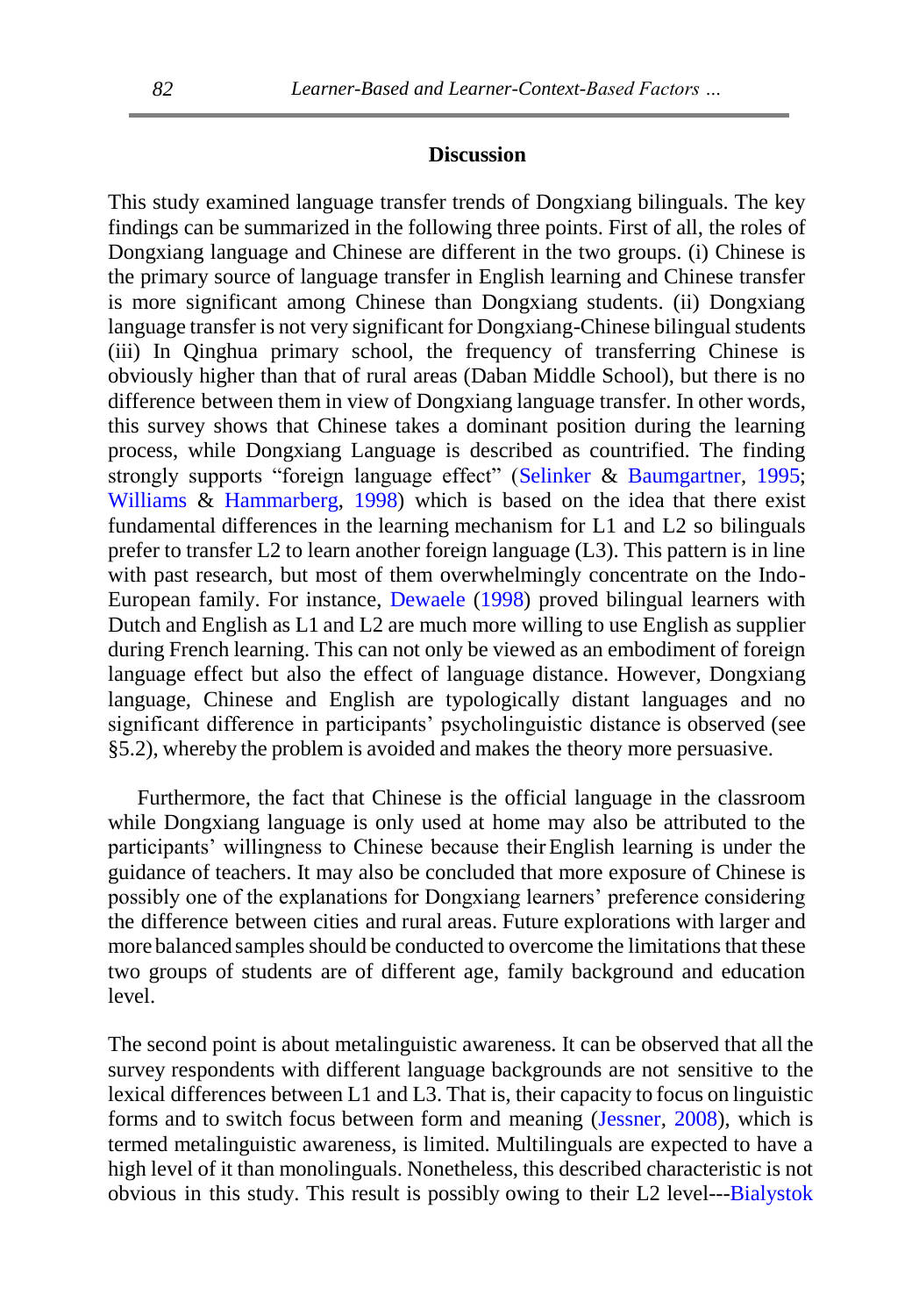[\(1994\)](#page-17-7) proposed that highly proficient bilinguals tend to have a higher level of metalinguistic awareness than less proficient bilinguals. Most of Dongxiang-Chinese bilingual students learn Chinese during school hours so they are not balanced bilinguals.

 Thirdly, the relationship between language transfer and two individual factors, learning attitudes and will to learn English, which can enhance Chinese transfer but inhibit Dongxiang language transfer, is also shown in section 5.3. [Lambert](#page-18-13) [\(1977\)](#page-18-13) argued when both L1 and L2 and the culture associated with them are complementary, learners' development can benefit, which is called "additive bilingualism." On the contrary, if the target language threatens their native language, it often results in negative emotional feedback, which is called "subtractive bilingualism." It is also confirmed in this study of trilinguals---when a child is taught a more prestigious language, he must inhibit the transfer of minority language to reduce negative emotions. And the more he wants to improve his English, the more frequent the Chinese transfer is and vice versa. Occasionally, the social status of learners' linguistic backgrounds can impact the quantity of transfer by influencing their attitudes and motivation.

### **Conclusion**

The present study sheds light on language transfer in participants with various language backgrounds. Generally speaking, in this study, all bilingual learners' languages, Dongxiang language and Chinese, both influence their English learning. However, each language serves a different role where L2 is a major supplier and L1 is regarded as a barrier. Since Dongxiang language, Chinese and English are typologically distant and participants are also not aware of the differences between them, language- based factors can be assumed to be negligible. And the preference of Chinese is thus attributed to L2 status, which is not only a contextual and social factor that gives priority to the dominant language rather than the weaker, but also a prior setting in innate mechanism for L3 acquisition called foreign language effect. In view of reality in transfer, one of the prospects of bilingual teaching mode is that the schools may develop a "trilingual schools", wherein, L1, L2 and L3 courses are taught simultaneously and appropriate support for minority language is provided in the education program.

According to this study, it is also concluded that L2 status play a role by acting on learners. Some individual factors such as attitudes and motivation are strongly influenced because of the weakness of Dongxiang language. [Kasper](#page-17-4) and [Faerch](#page-17-4) [\(1987\)](#page-17-4) proposed three social-psychological factors, group solidarity, foreigner role, and marking origin, which can be better understood as a deepened discussion of micro-sociolinguistic perspective. And the personal factors above, which differ from objective data such as age, education background and so on, are a reflection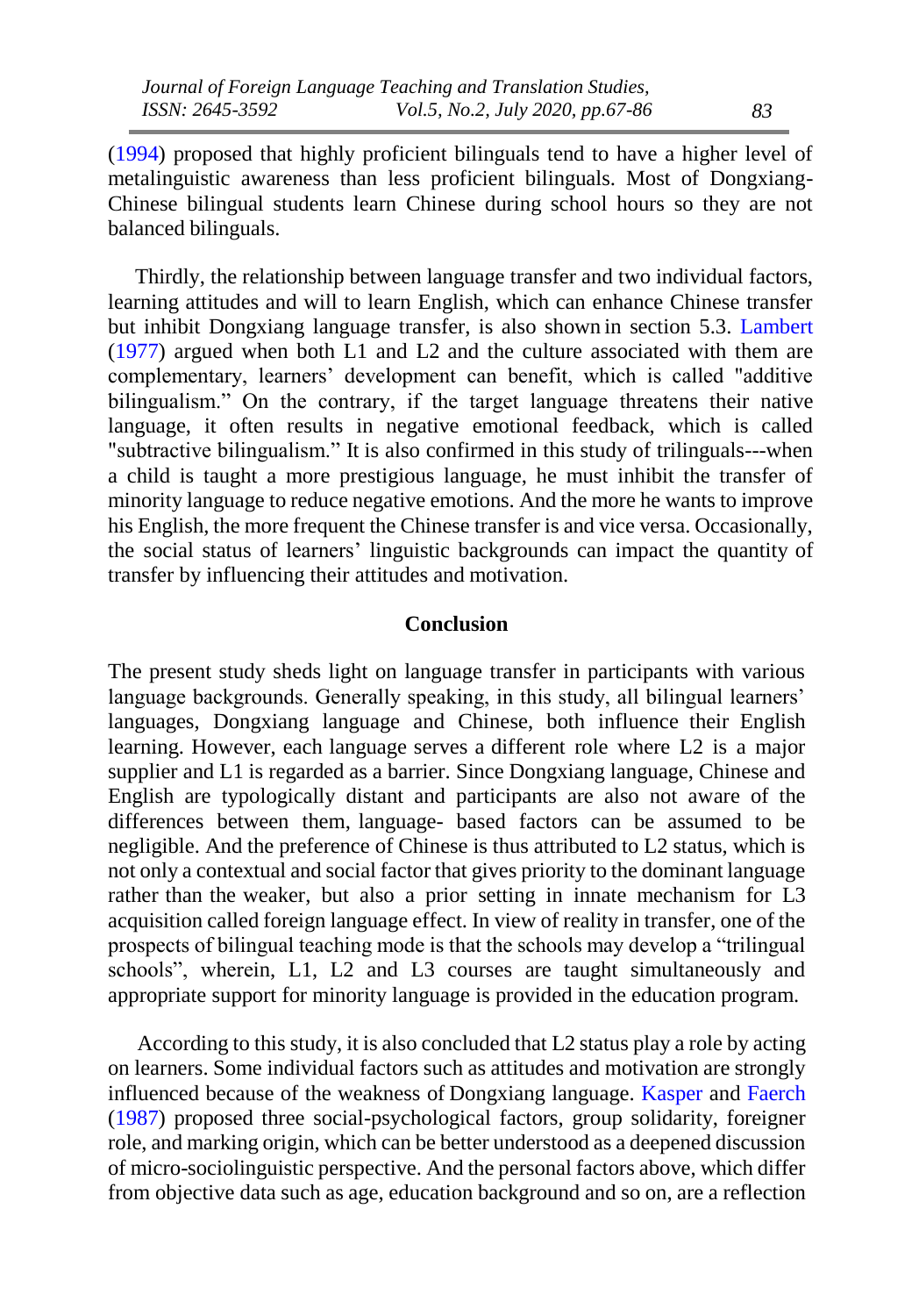of these social-psychological factors. Given the complexity of individual factors, it may also be essential to make a distinction between two categories: learnerbased factors and learner-context-based factors just as Kellerman's distinction of learner-language-based factor---psychological language distance.

[De Angelis](#page-17-8) and [Selinker](#page-17-8) [\(2001\)](#page-17-8) argue that "a multilingual has unique linguistic configurations, often depending on individual history." The importance of individual differences is also confirmed in this paper. Further studies are needed to clarify the precise relationship between learner, context and language, which can widen the understanding of the process of language transfer. Furthermore, it is necessary to take into account that this study was carried out in participants with specific social and linguistic backgrounds. Thus, the future research should consider whether the findings can be generalized to all bilingual learners.

### <span id="page-17-7"></span>**References**

- Bialystok, E. (1994). Analysis and control in the development of second language proficiency. *Studies in second language acquisition*, *16*(2), 157-168.
- <span id="page-17-3"></span>Bury, M. R. (1987). Social constructionism and medical sociology: a rejoinder to Nicolson and McLaughlin. *Sociology of Health & Illness*, *9*(4), 439-441.
- <span id="page-17-0"></span>Cenoz, J., & Jessner, U. (Eds.). (2000). *English in Europe: The acquisition of a third language* (Vol. 19*).* Multilingual Matters.
- <span id="page-17-8"></span>De Angelis, G., & Selinker, L. (2001). Interlanguage transfer and competing linguistic systems in the multilingual mind. *Bilingual Education and Bilingualism,* 42-58.
- <span id="page-17-6"></span>Dewaele, J. M. (1998). Lexical inventions: French interlanguage as L2 versus L3. *Applied linguistics*, *19*(4), 471-490.
- <span id="page-17-2"></span>Dulay, H. C., & Burt, M. K. (1974). Natural sequences in child second language acquisition 1. *Language learning*, *24*(1), 37-53.
- <span id="page-17-1"></span>Ellis, R. (1997). *SLA Research and Language Teaching*. Oxford University Press, 198 Madison Avenue, New York, NY 10016-4314.
- <span id="page-17-4"></span>Faerch, C., & Kasper, G. (1987). *Introspection in second language research* (Vol. 30). Multilingual Matters Limited.
- <span id="page-17-5"></span>Gass, S. M., & Mackey, A. (2000). *Stimulated recall methodology in second language research*. Routledge.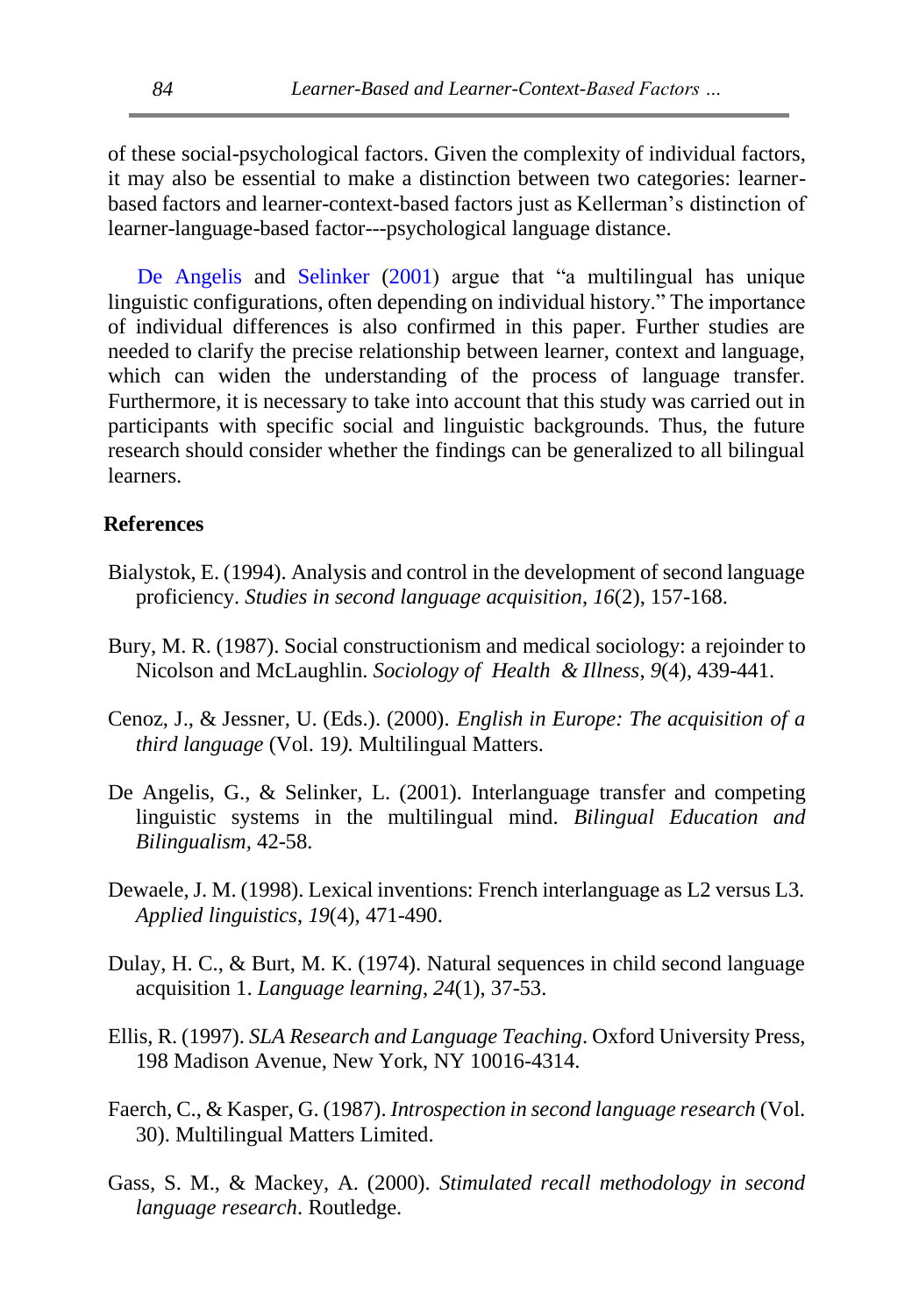- <span id="page-18-10"></span>Givón, T. (1984). Universals of discourse structure and second language acquisition. *Language universals and second language acquisition*, 109-136.
- <span id="page-18-8"></span>Hancin-Bhatt, B., & Nagy, W. (1994). Lexical transfer and second language morphological development. *Applied Psycholinguistics*, *15*(3), 289-310.
- <span id="page-18-9"></span>Hatch, E. M. (1978). *Second language acquisition: A book of readings*. Newbury House Pub.
- <span id="page-18-0"></span>Jarvis, S. (2010). Comparison-based and detection-based approaches to transfer research. *Eurosla yearbook*, *10*(1), 169-192.
- <span id="page-18-12"></span>Jessner, U. (2008). Teaching third languages: Findings, trends and challenges. *Language teaching*, *41*(1), 15-56.
- <span id="page-18-11"></span>Kellerman, E. (1977). Towards a characterisation of the strategy of transfer in second language learning. *Interlanguage Studies Bulletin*, *58*-145.
- <span id="page-18-5"></span>Krashen, S. D. (1981). *Second language acquisition and second language learning*. University of Southern California.
- <span id="page-18-7"></span>Krashen, S. (1982). *Principles and Practice in Second Language Acquisition*. Oxford: Pergamon Press.
- <span id="page-18-6"></span>Krashen, S. D. (1985). *The input hypothesis: Issues and implications*. Addison-Wesley Longman Ltd.
- <span id="page-18-3"></span>Lado, R. (1957). *Linguistics across cultures: Applied linguistics for language teachers.* Univ of Michigan Pr.
- <span id="page-18-13"></span>Lambert, W. E. (1977). The effects of bilingualism on the individual: Cognitive and sociocultural consequences. *Bilingualism: Psychological, social, and educational implications*, *15*, 27.
- <span id="page-18-4"></span>Larsen-Freeman, D., & Long, M. H. (1991). 1991: *An introduction to second language acquisition research*. London: Longman.
- <span id="page-18-2"></span>Li Zhang & Ting Y. (2017). A survey of the current situation of Dongxiang language use in Chuntai Town, Dongxiang Autonomous County, Gansu Province*. Journal of Lanzhou Jiaotong University*.
- <span id="page-18-1"></span>Lihua Ren & Li Zhang. (2015). A Survey of Dongxiang Language Use: A Case Study of Tangwang Town, Dongxiang Autonomous County, Gansu Province. *Chinese Social Sciences Today*.